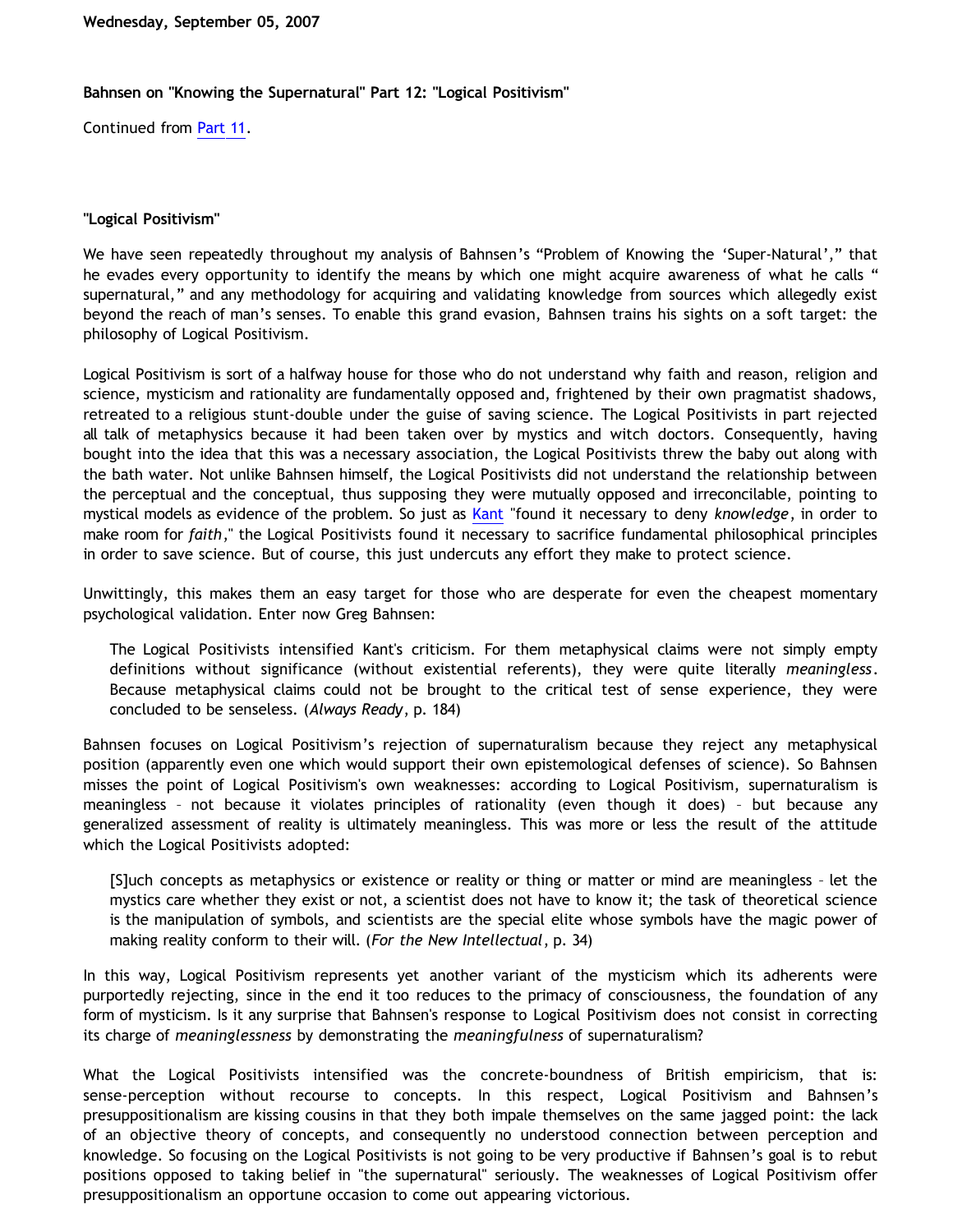In spite of Bahnsen's polemics, one should be able to isolate a common theme in criticism of supernaturalism, even if it is only hinted at in the counter-positions which Bahnsen attacks: an absence of credulity in supernaturalism due to absence of any epistemological support for it. At this point, one would think that, if Bahnsen could correct the record by identifying in positive terms the means and methods by which one could acquire awareness of "the supernatural," objectively inform supernaturalist terminology and claims with meaning that logically connects to something that can be verified as real, and distinguish the content of those claims from mere imagination, he would produce such a contraption. But he continually fails to come through on this. Instead, he allows his belief in supernaturalism to remain unsupported, shivering in the stark and barren wasteland of isolated nonsense, and chooses to attack naysayers for simply being persistent spoilsports, comforted by the fact that the opposing models which he does examine are self-defeating and thus non-threatening.

## Bahnsen goes on, saying:

So then, opponents of metaphysics (and thereby of the theology of the Bible) view metaphysical reasoning as conflicting with empirical science as the one and only way to acquire knowledge. (*Always Ready*, p. 184)

Bahnsen would have made a terrible poker player as he was so transparent when attempting a bluff. If it were not so obvious that he has been package-dealing supernaturalism with metaphysics up to this point, there should be no question now, given his own parenthetical clarification. For the record, I am not an "opponent of metaphysics" (my own worldview has a branch devoted to metaphysics) and I would not say that (what I mean by) "metaphysical reasoning" is "conflicting with empirical science," for my worldview's metaphysical principles do not contradict the reality in which I exist, nor are they based on the fake environment of supernaturalism, biblical or otherwise. Hence it is important to clarify what Bahnsen really means when he uses the words " metaphysics" and "metaphysical" in such instances; he really means "supernatural" since he makes clear that what he has in mind is associated with what the bible teaches. We've seen this over and over throughout Bahnsen's chapter on "Knowing the 'Super-Natural'."

So we should restate Bahnsen's statement to what he's really trying to say:

So then, opponents of *supernaturalism* (and thereby of the theology of the Bible) view *supernatural* reasoning as conflicting with empirical science as the one and only way to acquire knowledge.

The meaningfulness of this version is much clearer as it does not need to be dug out from underneath a haze of package-deals. And here is something we can agree with: someone who is seeking to "reason" from premises which take supernaturalism (such as that of the bible) seriously, will quickly expose his position's enmity with the empirical sciences, and this is because supernaturalism contradicts the principle of objectivity. The rational physicist will simply laugh at the supernaturalistic idea that men can walk on unfrozen water (cf. Mk. 6:48-50), especially if for "authority" the supernaturalist points to a storybook; the viniculturalist will laugh at the supernaturalistic idea that water can be wished into wine (cf. John 2:2-11); the biologist will simply laugh at the idea that a man will rise from the dead three (or really only two) days after dying, or that corpses will reanimate themselves and crawl out of their graves as described in Mt. 27, etc. No, laughing is not an argument, but the arbitrary does not deserve counter-arguments. Such reactions can be expected; should we really be surprised when someone scoffs at the arbitrary? If we are, perhaps there's something wrong. But often there is something wrong, for many in science today still have not recovered from the intellectual destruction of either Christianity or Logical Positivism.

Many popular philosophies leave the human mind vulnerable to the mystics' attacks often because they inherit or unwittingly borrow from mystics' premises. The presuppositionalist claim that many non-Christians have borrowed from Christianity is sometimes more accurate than apologists realize; the communism of the Soviets is a case in point. Irrationalism comes in many flavors, many of them only apparently opposed to religion. In fact, however, many non-theistic worldviews are merely secularized variants of overtly mystical worldviews. This is one reason why it is so important to understand our need for an objective starting point. If we begin by accepting any of the mystics' false assumptions about reality, only a variant of the mystics' irrationality can result.

But all of this underscores an insidious double standard on the theist's part. If scientists are expected to take one set of primitive folklore seriously, to be consistent, they should not dismiss any claim, no matter how outlandish. Biblicists will mind if their biblical doctrines are dismissed out of hand, but they won't mind if the animists' doctrines are dismissed out of hand. Similarly, Vedists will get upset if their sacred Vedic passages are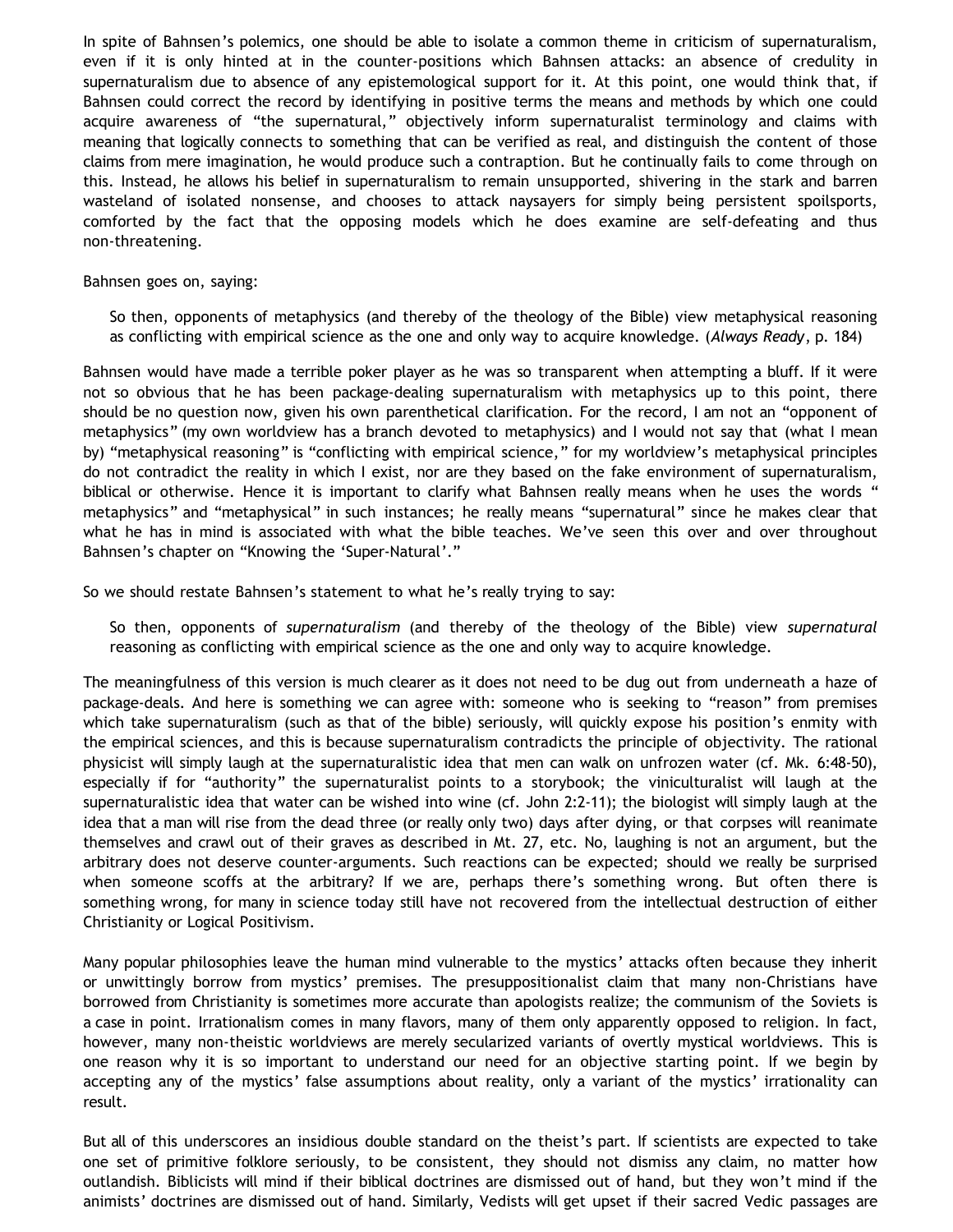dismissed by scientists out of hand just as biblicists will. But so what? The discriminating scientist will always be open to the charge of "bias!" from the backers of any arbitrary worldview. But the tender emotions of those who feel slighted should not concern him.

Bahnsen posits an antithesis between the scientist and "the metaphysician" as follows:

Whereas the scientist arrives at contingent truths about the way things appear to our senses, the metaphysician aims at absolute or necessary truths about the reality which somehow lies behind those appearances. (*Always Ready*, p. 184)

There is in fact a fundamental antithesis between the scientist on the one hand, and someone espousing a supernaturalistic worldview like Christianity on the other. But it's not as Bahnsen characterizes it here. The scientist's enterprise is reality-bound; his goals, methods and procedures are developed and conducted in concert with the fact that there is a fundamental distinction between fact and fantasy. The religionist, on the other hand, is willing to ignore this fundamental distinction, for the overt teachings of his worldview expressly require that fact and fantasy be blurred into an indiscriminate whole, thus resulting in a fatal compromise to truthful understanding.The scientist studies actual things using an objective process (the scientific method) to discover specific truths about those actual things, truths which he recognizes as obtaining independent of anyone's wishes, preferences, or commandments. And while he may draw general conclusions from specific samples, these conclusions do not go beyond the universe to indicate a supernatural consciousness controlling everything. There is no reason why the scientist should not be able to conduct his research and validate his findings in keeping with the primacy of existence. In fact, it is only by adhering to the primacy of existence would his results be of any value in the first place.

By contrast, if Bahnsen's "metaphysician" is ultimately guided by the primacy of consciousness, he will of course find a way to rationalize his imagination that a conscious force is what "somehow lies behind those appearances." He then declares that his imagination consists of "absolute or necessary truths" which, as a member counting himself among "the chosen," he "knows" by "revelation." Contrary to the scientist, the supernaturalist in this case does not draw conclusions about "the supernatural" from inputs he gathers from reality using an objective method. Instead, he is guided by a storybook whose oral lore, mythical allegories, poetic indulgences and mystical teachings serve as substitutes for objective inputs.

But the antithesis between the scientific approach to the world and the religious approach, as Bahnsen would characterize it, leads to what he will call "the anti-metaphysical polemic," when in actuality an informed scientist would not at all reject an *objective* metaphysics – i.e., one which is not willing to relent on the fact that there is a fundamental distinction between fact and fantasy – but would recognize the fundamental importance of such metaphysical underpinnings to the integrity of his vocation. On Bahnsen's premises (in which the distinction between fact and fantasy is fundamentally blurred):

A gulf is posited between the truths of empirical fact (arrived at on the basis of information from the senses) and truths of speculative reason (which could only be arbitrary verbal conventions or organizing concepts that are inapplicable outside the sphere of experience). (*Always Ready*, pp. 184-185)

If what is taken as "truths of speculative reason" are in fact "arbitrary verbal conventions," then of course we would posit that a "gulf" exists between them and facts that are discovered on an empirical basis. But there is no good reason to suppose that *speculation* (i.e., groping guesses, frantic hunch-making, stabs in the dark, etc.) is the only alternative to "empirical fact" (i.e., facts that are perceived directly), or that empirical fact and speculation are inherently partnered, as if the one lead naturally to the other. Reason is not a stab in the dark consisting of "arbitrary verbal conventions." In fact, concepts allow the human mind to expand its awareness beyond the immediate perceptual level while preserving the integrity of fundamental truths that are discovered on the basis of firsthand discriminated awareness and performatively reaffirmed in every act of awareness (such as the fact that there is a fundamental distinction between fact and fantasy, that wishing does not make it so, etc.).

By characterizing reason as "speculative," however, Bahnsen shows how willing he is to poison the well in order to salvage his supernaturalism. Who wants to rely on a method which is at best "speculative"? This only tells us what Bahnsen thinks of reason, and by extension the human mind, if he thinks reason is inherently speculative. At the very least, it tells us that he does not have a principled understanding of reason, and this is likely due to his worldview being clouded by a commitment to affirming the contents of a storybook as "divine revelation." This should not surprise us, for his apologetic is not aimed at increasing man's understanding of the world and his own mind, but at leaving him helpless and defenseless against the mysticism which his worldview is bent on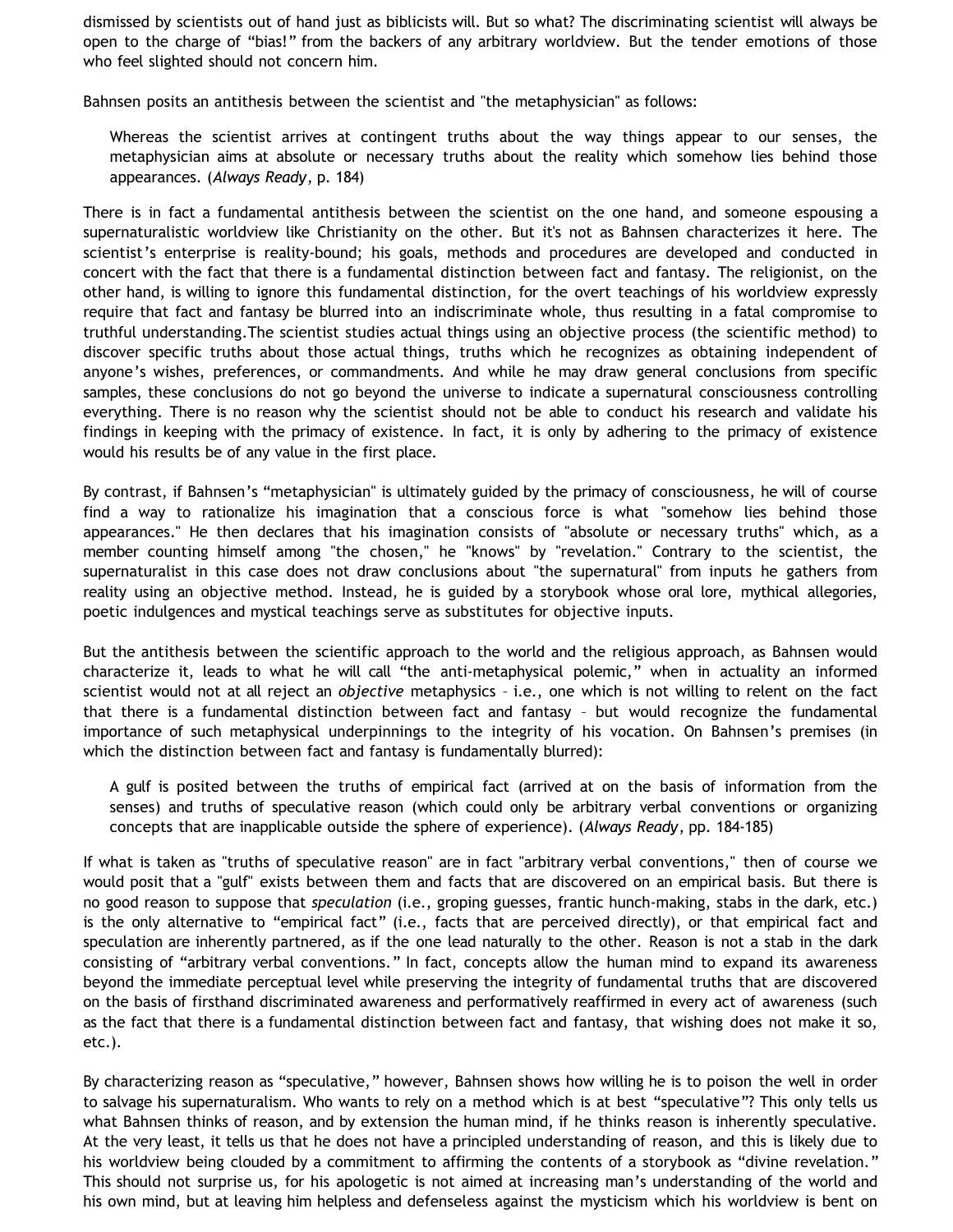promulgating.

Bahnsen thus presents "the anti-metaphysical polemic" as he understands it:

In that case, according to modern dogma, all meaningful and informative statements about the world were judged to be empirical in nature. The case against metaphysical claims, then, can be summarized in this fashion:

- 1. there cannot be a non-empirical source of knowledge or information about reality, and
- 2. it is illegitimate to draw inferences from what is experienced by the senses to what must lie outside of experience.

In short, we can only know as factually significant what we can experience directly with our senses - which nullifies the meaningfulness of metaphysical claims and the possibility of metaphysical knowledge. (*Always Ready*, p. 185)

Again, by "metaphysical claims," I understand Bahnsen actually means claims of a "supernatural" character. It should be clear that the two affirmations which Bahnsen lists here in no way encapsulate the criticism of supernaturalism that I have put forth. I have not stipulated that "there cannot be a non-empirical source of knowledge or information about reality," and I certainly do not hold that "it is illegitimate to draw inferences from what is experienced by the senses to what must lie outside of experience." Rather, my approach has been to a) isolate what Bahnsen means by "supernatural," b) probe Bahnsen's case for any indication of how we might distinguish what he calls "supernatural" from what he may merely be imagining; c) ask how one can have awareness of what Bahnsen calls "supernatural" (if not by perception, then how?); d) can claims about "the supernatural" being real be reconciled with the primacy of existence metaphysics (i.e., the foundation of truth), etc. Specifically, my interest is in discovering what Bahnsen's case *for* "the supernatural" may be.In regards to the first statement that Bahnsen formulates to represent the case against supernaturalism as he understands it, a couple points can be made that are somewhat sympathetic to the epistemological concern it raises.

We must bear in mind that knowledge is not something we have automatically, nor is it produced automatically. We need to act in order to acquire and validate knowledge, just as we need to act in order to achieve any goal. Our theory of knowledge needs to be consistent with the nature of our consciousness, for ignoring the nature of our consciousness will only undercut any theory of knowledge we attempt to establish on such ignorance. And it is a fact that we have senses and that we perceive objects because of the senses we possess. It is by means of sense-perception that we are aware of things distinct from our consciousness, and without awareness of something distinct from our consciousness, it has no content by which it can be identified as being conscious to begin with. "A consciousness conscious of nothing but itself is a contradiction in terms: before it could identify itself as consciousness, it had to be conscious of something." (*For the New Intellectual*, p. 124) It is undeniable that our awareness of reality begins at the perceptual level, and in this sense the statement that " there cannot be a non-empirical source of knowledge or information about reality" is in fact true.The question which Bahnsen should be asking, but doesn't, is: What is the relationship between perception and knowledge? On the presuppositional (indeed the Christian) model, this is relationship never clear, most likely because it would not be religiously expedient to have a principled understanding of this relationship. In fact, it is the failure to understand the relationship between perception and knowledge that presuppositionalism as an apologetic method seeks to exploit in unwitting non-believers. But from what Bahnsen does say, it is clear enough what he thinks: knowledge of reality does not depend on perception. His followers might qualify this to say that "theological knowledge" (or knowledge of "the supernatural") does not depend on or reduce to perception. And if so-called "theological knowledge" is ultimately informed by the imagination, this would certainly be the case.

But is it really the case that metaphysical knowledge - that is, knowledge of the nature of reality - is not dependent or related to perception? To claim this, it may either be that a) what is claimed as "metaphysical knowledge" is not actually knowledge, or b) the relationship between knowledge and perception is simply not understood, and thus supposed not to be of any epistemological importance. In the case of religious belief and the presuppositional defense of it, both components play an important role.

In upcoming installments we will examine Bahnsen's interaction with the premises of "the anti-metaphysical polemic" that he listed above. For now, however, let us propose the following alternatives those premises:

- 1. there cannot be a non-*objective* source of knowledge or information about reality, and
- 2. it is illegitimate to draw inferences from what is experienced by the senses to what *contradicts*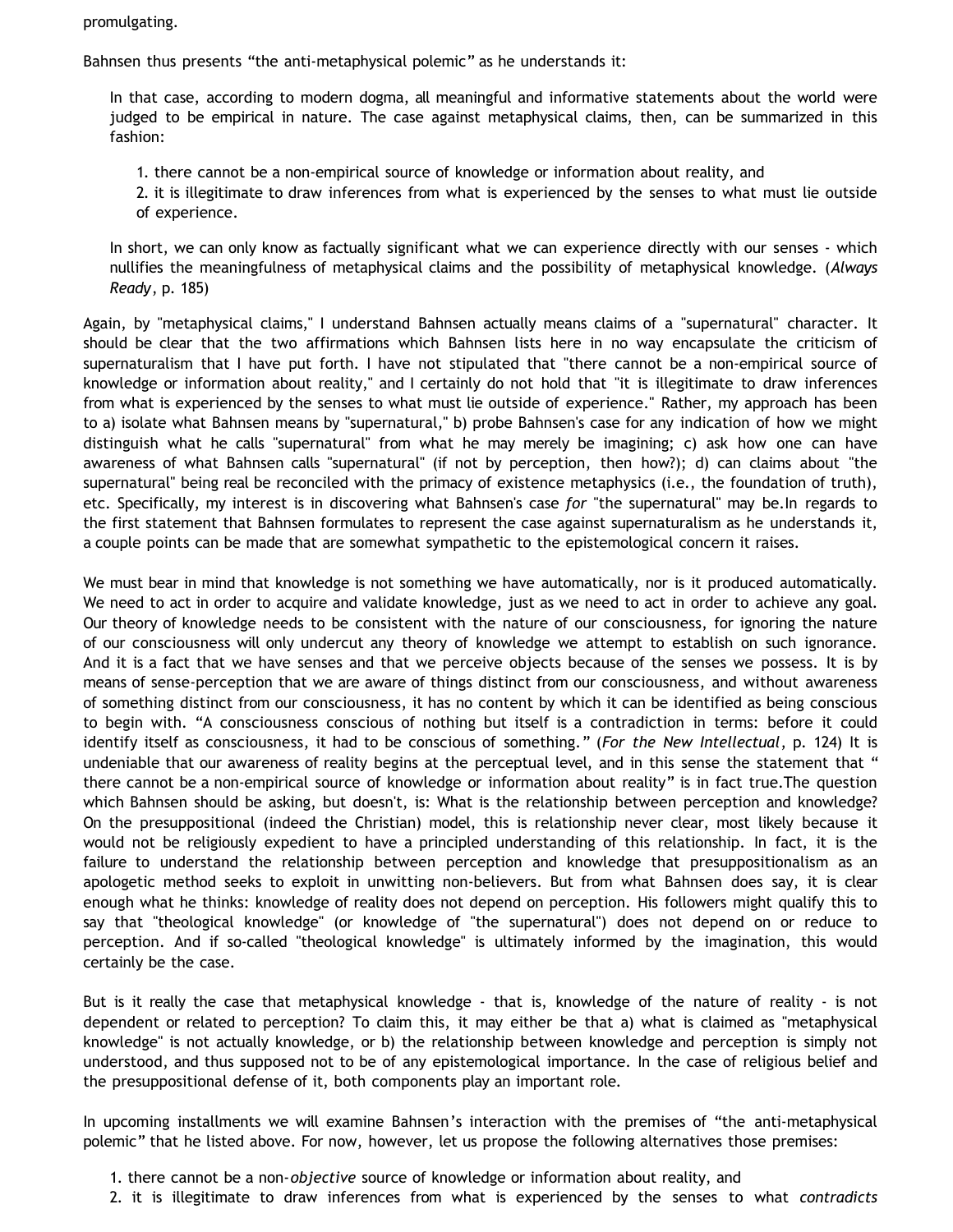## experience.

Would Bahnsen object to either of these premises if they imperiled his beloved supernaturalism? Would he be willing to contend for a non-objective source of knowledge about reality in order to save his theism? Would he endorse a worldview which draws inferences from what is experienced by the senses to what contradicts that experience? I suspect that Bahnsen would in the end need to take issue with these premises, given his commitment to Christian theism.

In regard to (1), guarding our knowledge against incursions from any non-objective source of knowledge would prevent subjectivity from creeping into our worldview. At minimum, this would take care of any view which reduces to the primacy of consciousness (such as the notion that reality was created by consciousness and conforms to the dictates of a consciousness). It would also checkmate the desire to manufacture one's worldview on the basis of the content of a storybook, especially if the content of that storybook affirmed views which reduce to the primacy of consciousness (such as is the case with the Christian bible). The principle of objectivity in fact serves as a fire-wall protecting the human mind against any variant of mysticism. This principle equips the human mind with what it needs to distinguish between fact and fiction, reality and imagination, knowledge and fabrication.

Moreover, recognizing that it is illegitimate to draw inferences from what we experience firsthand by means of sense-perception to conclusions which contradict what we experience, would equip the discriminating mind with the ability to filter out many arbitrary claims at the outset, thus allowing a thinker to devote his attention to things that are of actual value to his life. For instance, if he reads that dead corpses which had been buried in graves suddenly reanimated and rose out of those graves (cf. Matt. 27:52-53), he would – armed with the principle described in (2) above – recognize that this is fiction and entertainment, for his experience consistently indicates that the dead remain dead, and corpses do not reanimate in their graves and rise out of them.

The Christian worldview, however, stands on an explicit rejection of such principles. It cannot survive for a moment on principles which explicitly exclude the contaminants of subjectivism and contradiction. It can only get away with rejection of such principles by deceptively obscuring the nature of the human mind and reducing it to a subhuman level – to the level of a terrified stock animal that is "always ready" for slaughter, "always ready " to prostrate itself, not in order to live, but in order not to die.

by Dawson Bethrick

Labels: [Always Ready](http://bahnsenburner.blogspot.com/search/label/Always%20Ready), [Knowledge,](http://bahnsenburner.blogspot.com/search/label/Knowledge) [Presuppositional Gimmickry](http://bahnsenburner.blogspot.com/search/label/Presuppositional%20Gimmickry)

*posted by Bahnsen Burner at [6:00 AM](http://bahnsenburner.blogspot.com/2007/09/bahnsen-on-knowing-supernatural-part-12.html)*

**2 Comments:**

[JSackey](http://www.blogger.com/profile/09604208085934821426) said...

I haven't read much Bahnsen, but I'm liking this series :)

[September 06, 2007 8:48 AM](http://bahnsenburner.blogspot.com/2007/09/4697735675200148949) [Bahnsen Burner](http://www.blogger.com/profile/11030029491768748360) said...

Hi JSackey,

I'm glad you're enjoying it. When I'm finished with the series (there will be 18 installments in a;;), I will be assembling all parts into a single HTML document and posting it on my website. I will announce once it's up on my blog as well.

It will be a one-stop shop for those who want to accuse non-believers of harboring some "unargued bias" against supernaturalism. So if any V'illains come your way telling you that you can't know this or can't know that, tell them they can swallow this.

Best regards, Dawson